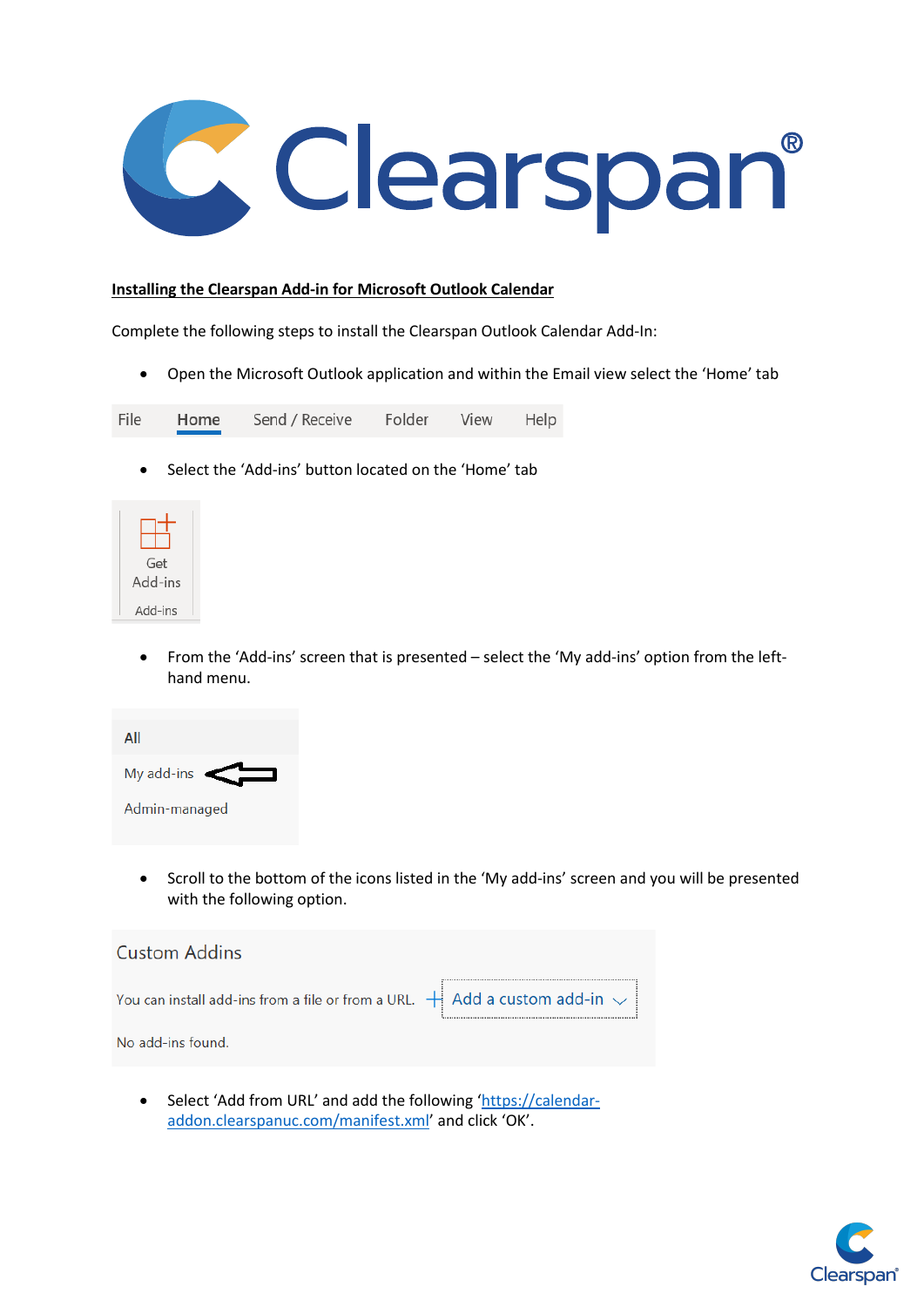

• Select 'Install' button and then close the 'Add-ins' window to return to Outlook.

| Warning                                                                                   |  |  |  |  |  |  |  |  |
|-------------------------------------------------------------------------------------------|--|--|--|--|--|--|--|--|
| This custom add-in may access your personal<br>data and send it to a third-party service. |  |  |  |  |  |  |  |  |
| It has not been verified by Microsoft. Make<br>sure you trust the source of the add-in.   |  |  |  |  |  |  |  |  |
| Install<br>Cancel                                                                         |  |  |  |  |  |  |  |  |

## **Configure Outlook Add-in**

The Outlook Clearspan Outlook 'Add-in' should now appear as an option when you create a calendar event or email:



• Select 'Settings' to configure your Personal Conference Room Settings.